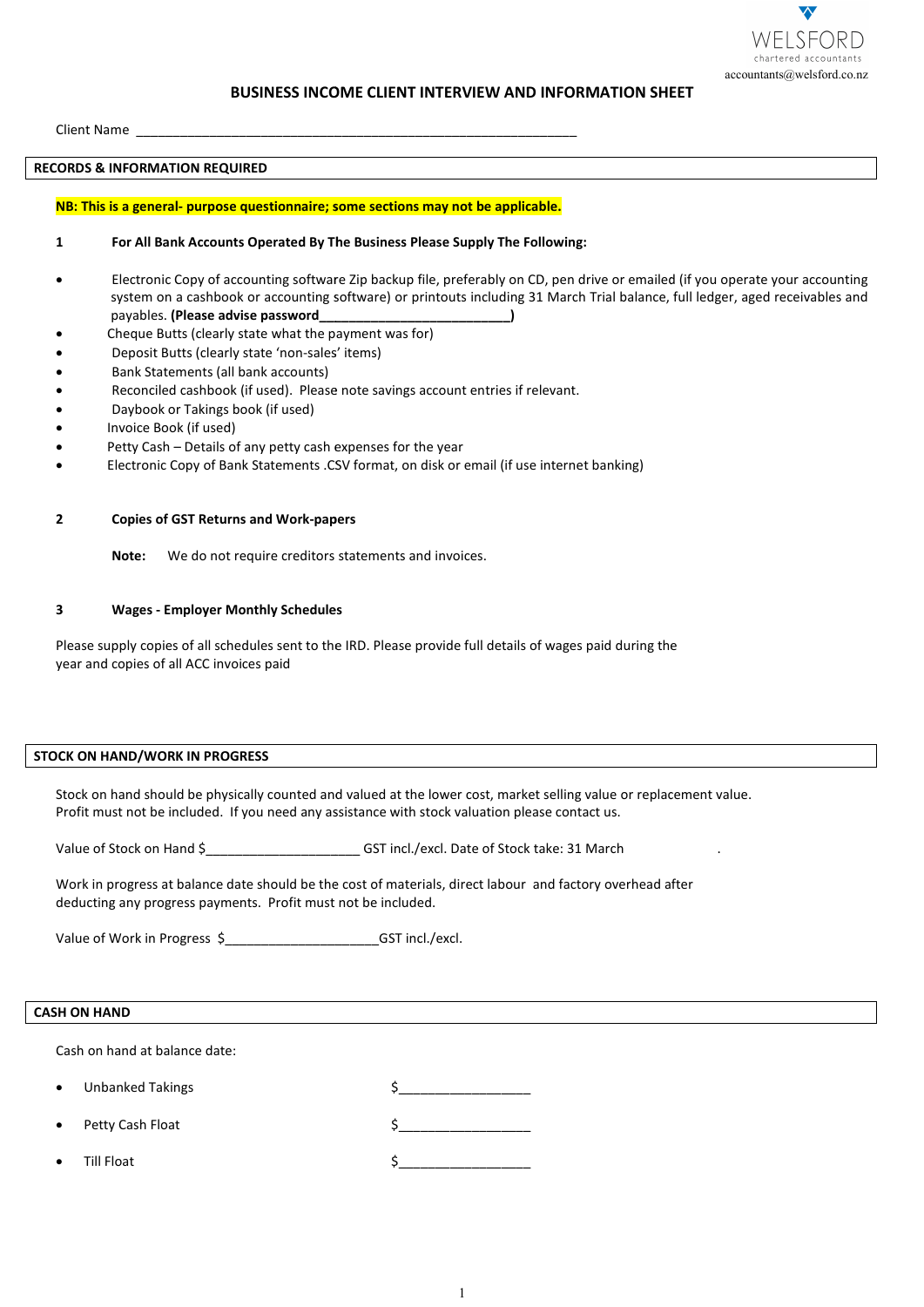

# **ACCOUNTS RECEIVABLE (SUNDRY DEBTORS)**

List total amount owing to you at balance date.

GST incl./excl.  $\mathsf{\hat{S}}$ 

Specify whether GST is included or excluded.

# **ACCOUNTS PAYABLE (SUNDRY CREDITORS)**

List amounts owing by you at balance date. Specify whether GST is included or excluded.

| <b>Name Of Creditors</b>                                                                                             | <b>Particulars</b>                                                                                                   | Amount                                                                                                                                                                                                                                                                                        |
|----------------------------------------------------------------------------------------------------------------------|----------------------------------------------------------------------------------------------------------------------|-----------------------------------------------------------------------------------------------------------------------------------------------------------------------------------------------------------------------------------------------------------------------------------------------|
| <u> 2000 - 2000 - 2000 - 2000 - 2000 - 2000 - 2000 - 2000 - 2000 - 2000 - 2000 - 2000 - 2000 - 2000 - 2000 - 200</u> |                                                                                                                      | $\mathsf{s}_-$                                                                                                                                                                                                                                                                                |
| _____________________                                                                                                | <u> 1980 - Johann John Stone, mars eta bat eta bat eta bat eta bat eta bat eta bat eta bat eta bat eta bat eta b</u> | \$                                                                                                                                                                                                                                                                                            |
|                                                                                                                      | <u> 1989 - Johann Barn, mars ann an t-Amhair an t-Amhair an t-Amhair an t-Amhair an t-Amhair an t-Amhair an t-A</u>  | \$.                                                                                                                                                                                                                                                                                           |
|                                                                                                                      |                                                                                                                      | $\sim$ 5                                                                                                                                                                                                                                                                                      |
|                                                                                                                      |                                                                                                                      | \$.                                                                                                                                                                                                                                                                                           |
|                                                                                                                      |                                                                                                                      | $\sim$ 5 $\sim$ 5 $\sim$ 5 $\sim$ 5 $\sim$ 5 $\sim$ 5 $\sim$ 5 $\sim$ 5 $\sim$ 5 $\sim$ 5 $\sim$ 5 $\sim$ 5 $\sim$ 5 $\sim$ 5 $\sim$ 5 $\sim$ 5 $\sim$ 5 $\sim$ 5 $\sim$ 5 $\sim$ 5 $\sim$ 5 $\sim$ 5 $\sim$ 5 $\sim$ 5 $\sim$ 5 $\sim$ 5 $\sim$ 5 $\sim$ 5 $\sim$ 5 $\sim$ 5 $\sim$ 5 $\sim$ |
|                                                                                                                      | _______________________________                                                                                      | $\mathsf{\dot{S}}$ and $\mathsf{\dot{S}}$                                                                                                                                                                                                                                                     |
|                                                                                                                      |                                                                                                                      | $\sim$ 5 $\sim$ 5 $\sim$ 5 $\sim$ 5 $\sim$ 5 $\sim$ 5 $\sim$ 5 $\sim$ 5 $\sim$ 5 $\sim$ 5 $\sim$ 5 $\sim$ 5 $\sim$ 5 $\sim$ 5 $\sim$ 5 $\sim$ 5 $\sim$ 5 $\sim$ 5 $\sim$ 5 $\sim$ 5 $\sim$ 5 $\sim$ 5 $\sim$ 5 $\sim$ 5 $\sim$ 5 $\sim$ 5 $\sim$ 5 $\sim$ 5 $\sim$ 5 $\sim$ 5 $\sim$ 5 $\sim$ |
|                                                                                                                      |                                                                                                                      | $\mathsf{\dot{S}}$ and $\mathsf{\dot{S}}$                                                                                                                                                                                                                                                     |
|                                                                                                                      |                                                                                                                      |                                                                                                                                                                                                                                                                                               |
| _________________________________                                                                                    |                                                                                                                      | $\sim$ 5 $\sim$ 5 $\sim$ 5 $\sim$ 5 $\sim$ 5 $\sim$ 5 $\sim$ 5 $\sim$ 5 $\sim$ 5 $\sim$ 5 $\sim$ 5 $\sim$ 5 $\sim$ 5 $\sim$ 5 $\sim$ 5 $\sim$ 5 $\sim$ 5 $\sim$ 5 $\sim$ 5 $\sim$ 5 $\sim$ 5 $\sim$ 5 $\sim$ 5 $\sim$ 5 $\sim$ 5 $\sim$ 5 $\sim$ 5 $\sim$ 5 $\sim$ 5 $\sim$ 5 $\sim$ 5 $\sim$ |
|                                                                                                                      | <u> 1989 - John Amerikaanse kommunister van die Stad</u>                                                             | Ś.                                                                                                                                                                                                                                                                                            |
|                                                                                                                      |                                                                                                                      | $\mathsf{\dot{S}}$ and $\mathsf{\dot{S}}$                                                                                                                                                                                                                                                     |
|                                                                                                                      |                                                                                                                      | \$.                                                                                                                                                                                                                                                                                           |
| <b>Total Accounts Payable</b>                                                                                        |                                                                                                                      | GST incl./excl. \$<br>============                                                                                                                                                                                                                                                            |

# **EXPENSES PAID FROM CASH OR PERSONAL FUNDS**

 $\mathbf{1}$ Please supply a list of any expenses paid from takings before bankings were done, e.g. wages

 $\overline{2}$ Please supply a list of any business expenses paid from personal funds.

### **PARTICULARS OF ASSETS**

Where you sold, scrapped or purchased any assets during the year please attach full details. Please supply solicitor's statements and/or Hire Purchase Agreements if applicable.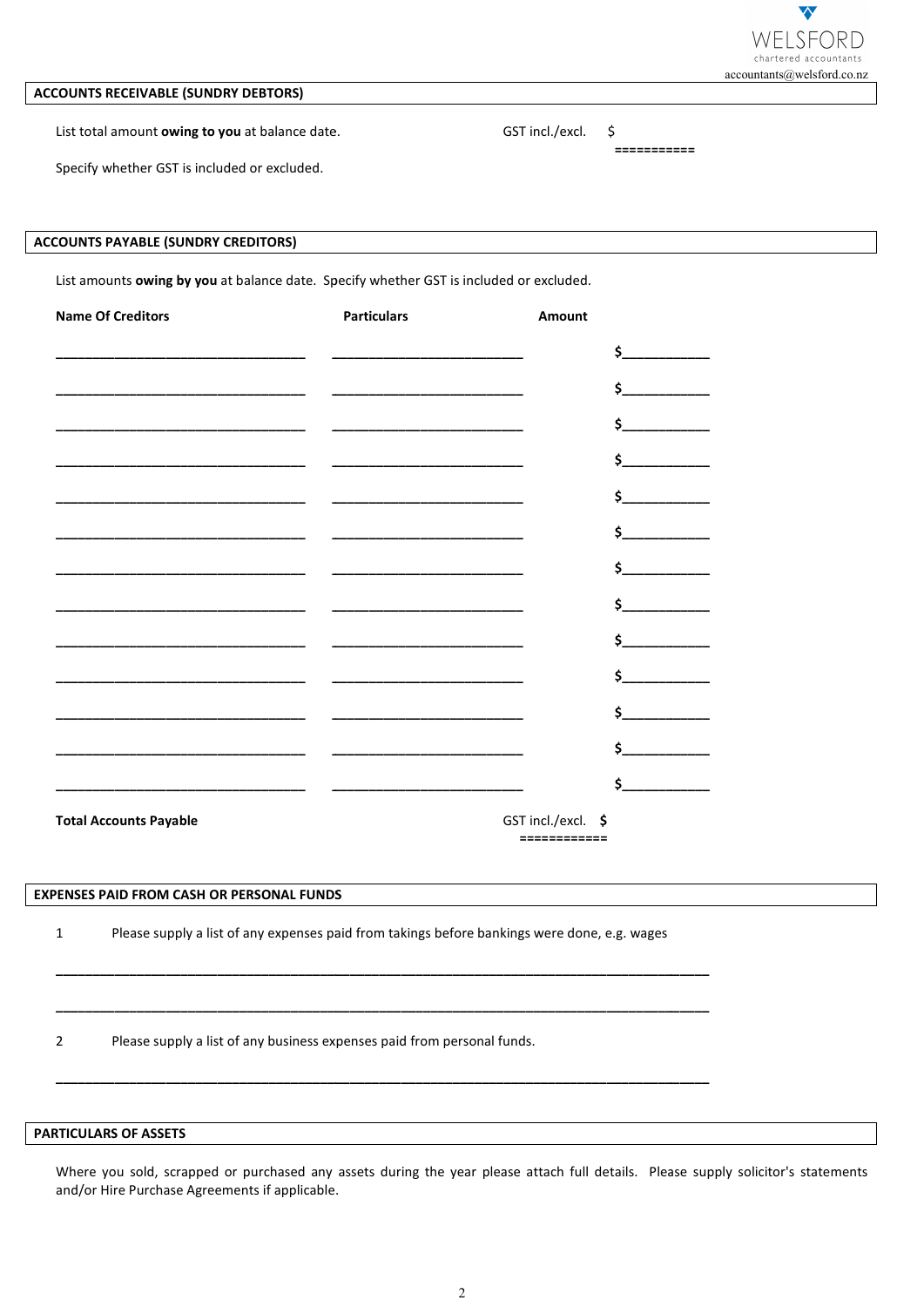

# **TAX ALLOWANCE FOR WORK DONE AT HOME**

| X ALLOWANCE FOR WORK DONE AT HOME                                                                                                                                                                              | accountants@welsford.co.nz                                                                                                                                                                                                                           |
|----------------------------------------------------------------------------------------------------------------------------------------------------------------------------------------------------------------|------------------------------------------------------------------------------------------------------------------------------------------------------------------------------------------------------------------------------------------------------|
| Do you use your own home for business purposes?<br>If so, what percentage of the total area is used for business? -<br>% (if changed from last year)                                                           |                                                                                                                                                                                                                                                      |
| Interest paid on mortgages                                                                                                                                                                                     | $\zeta$ and $\zeta$                                                                                                                                                                                                                                  |
| Insurance                                                                                                                                                                                                      |                                                                                                                                                                                                                                                      |
| Rates (Please supply copy of Rate Demand)                                                                                                                                                                      |                                                                                                                                                                                                                                                      |
| Power                                                                                                                                                                                                          |                                                                                                                                                                                                                                                      |
| Repairs                                                                                                                                                                                                        |                                                                                                                                                                                                                                                      |
| Any other house expenses                                                                                                                                                                                       |                                                                                                                                                                                                                                                      |
| If house or flat rented - total rents paid                                                                                                                                                                     |                                                                                                                                                                                                                                                      |
| <b>SINESS MOTOR VEHICLE (S)</b>                                                                                                                                                                                |                                                                                                                                                                                                                                                      |
|                                                                                                                                                                                                                | Please supply copy of logbook if applicable, or details of the percentage vehicle used for business (______%). Have you adjusted<br>your GST returns for private use? YES/NO (delete one) *** You need to keep a logbook for 3 months every 3 years. |
| ODS FOR OWN USE                                                                                                                                                                                                |                                                                                                                                                                                                                                                      |
|                                                                                                                                                                                                                | Amount of goods taken for own use \$__________. Have you adjusted you GST returns? YES/NO (Delete one).                                                                                                                                              |
| VE YOU RAISED OR REPAID ANY MORTGAGES AND/OR LOANS IN THIS FINANCIAL YEAR? YES/NO                                                                                                                              |                                                                                                                                                                                                                                                      |
|                                                                                                                                                                                                                | If yes please supply copies of loan agreements and solicitors statements. We require all statements and/or summaries regarding<br>monies you have borrowed. We need proof of balance owing at balance date and any interest paid during the year.    |
| COME RECEIVED OTHER THAN FROM BUSINESS INCOME                                                                                                                                                                  |                                                                                                                                                                                                                                                      |
| This applies when income is received by individuals and not recorded through the business records.                                                                                                             |                                                                                                                                                                                                                                                      |
| <b>TEREST AND DIVIDENDS</b>                                                                                                                                                                                    |                                                                                                                                                                                                                                                      |
| withholding tax paid on your behalf and imputation tax credit available to you.<br>Please note we require dividend and interest advice slips to joint investments also.                                        | Provide full details of source and amount received. Dividend, interest and bonus issue advice slips are required to show interest                                                                                                                    |
| HER INCOME (ATTACH A SCHEDULE WITH DETAILS)                                                                                                                                                                    |                                                                                                                                                                                                                                                      |
| Rents<br>$\bullet$<br>Partnership, Trusts or Estates<br>٠<br>Overseas Income<br>٠<br>Other - e.g. salary allocated from other company<br>٠<br>Losses from any other Loss Attributing Qualifying Companies<br>٠ |                                                                                                                                                                                                                                                      |
| <b>INATIONS AND HOUSEKEEPER/CHILDCARE REBATES</b>                                                                                                                                                              |                                                                                                                                                                                                                                                      |
|                                                                                                                                                                                                                | These rebates are now handled directly between yourself and the Inland Revenue Department. They no longer form part of the tax                                                                                                                       |

#### **BUSINESS MOTOR VEHICLE (S)**

# **GOODS FOR OWN USE**

#### **HAVE YOU RAISED OR REPAID ANY MORTGAGES AND/OR LOANS IN THIS FINANCIAL YEAR? YES/NO HAVE ANY MORTGAGES LOANS IN THIS YES/NO**

#### **INCOME RECEIVED OTHER THAN FROM BUSINESS INCOME**

# **INTEREST AND DIVIDENDS**

#### **OTHER INCOME (ATTACH A SCHEDULE WITH DETAILS) INCOME (ATTACH A SCHEDULE**

- **Rents**
- Partnership, Trusts or Estates
- Overseas Income
- Othere.g. salary allocated from other company
- Losses from any other Loss Attributing Qualifying Companies

## **DONATIONS AND HOUSEKEEPER/CHILDCARE REBATES**

These rebates are now handled directly between yourself and the Inland Revenue Department. They no longer form part of the t tax return.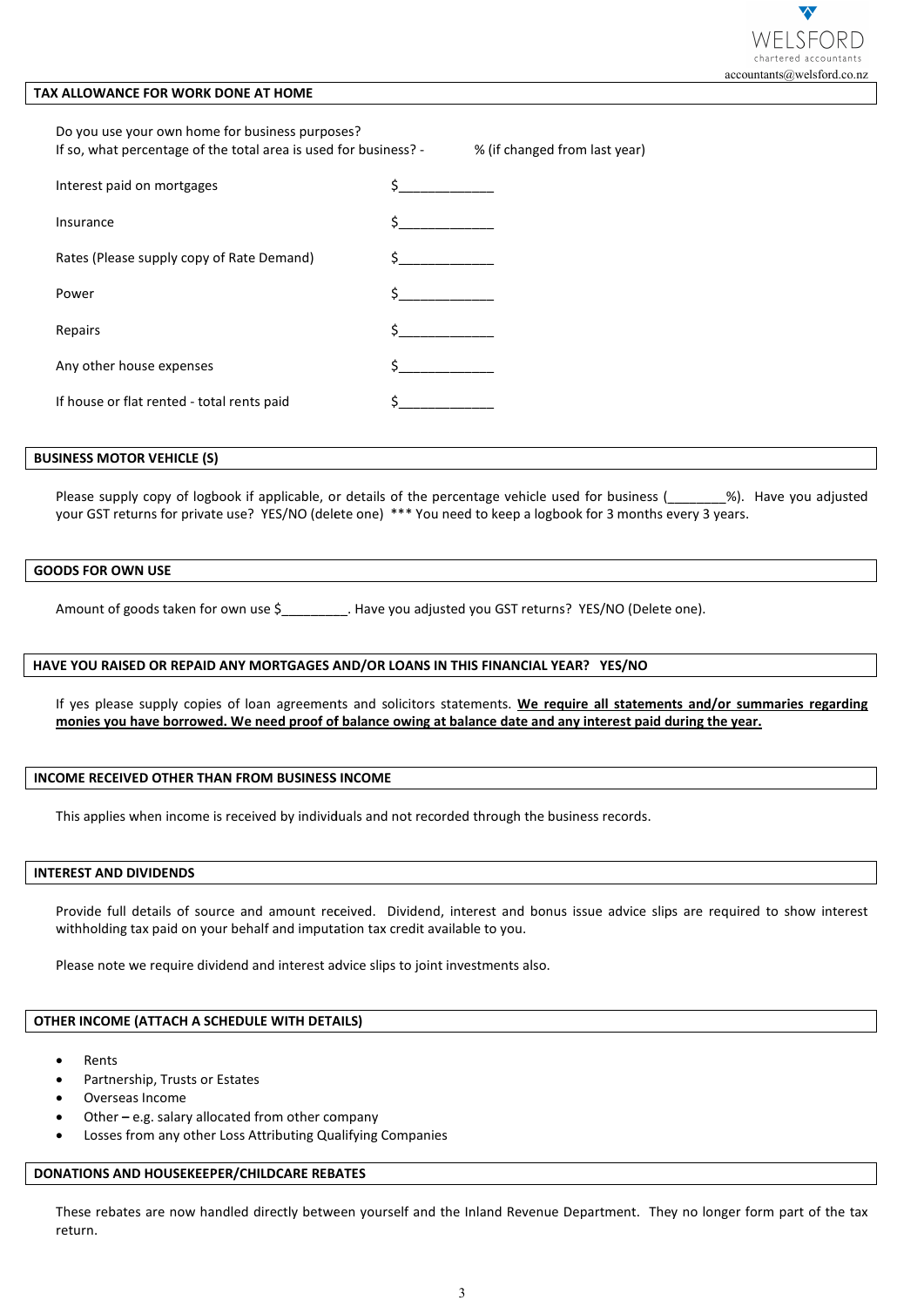

## **STATUTORY INFORMATION (Applicable to companies only)**

- Directors of the company?
- Registered office of the company?
- Shareholding in the company?
- Residential addresses of shareholders and directors?
- Solicitors?
- Bankers?

# **FAMILY TRUST**

#### **FAMILY SUPPORT**

|                                                                                            |                                                      | accountants@welsford.co.nz                                                                                                              |   |
|--------------------------------------------------------------------------------------------|------------------------------------------------------|-----------------------------------------------------------------------------------------------------------------------------------------|---|
| <b>ATUTORY INFORMATION (Applicable to companies only)</b>                                  |                                                      |                                                                                                                                         |   |
|                                                                                            |                                                      | If you are a new company please provide certificate of incorporation, details of directors, shareholders, registered office, etc.       |   |
| Have there been any changes in the:                                                        |                                                      |                                                                                                                                         |   |
| $\overline{\phantom{a}}$                                                                   |                                                      |                                                                                                                                         |   |
| Directors of the company?<br>Registered office of the company?<br>$\overline{\phantom{a}}$ |                                                      |                                                                                                                                         |   |
| Shareholding in the company?<br>$\overline{\phantom{a}}$                                   |                                                      |                                                                                                                                         |   |
| $\overline{\phantom{a}}$                                                                   | Residential addresses of shareholders and directors? |                                                                                                                                         |   |
| Solicitors?<br>$\overline{\phantom{a}}$                                                    |                                                      |                                                                                                                                         |   |
| Bankers?                                                                                   |                                                      |                                                                                                                                         |   |
| MILY TRUST                                                                                 |                                                      |                                                                                                                                         |   |
|                                                                                            |                                                      | Does your family trust own any properties? - If yes, have any improvements been made during the year? Please list                       |   |
|                                                                                            |                                                      |                                                                                                                                         |   |
|                                                                                            |                                                      |                                                                                                                                         |   |
|                                                                                            |                                                      |                                                                                                                                         |   |
|                                                                                            |                                                      |                                                                                                                                         |   |
|                                                                                            |                                                      |                                                                                                                                         |   |
|                                                                                            |                                                      |                                                                                                                                         |   |
|                                                                                            |                                                      |                                                                                                                                         |   |
| <b>MILY SUPPORT</b>                                                                        |                                                      |                                                                                                                                         |   |
| will require details of their income to assess family support.                             |                                                      | If you have children, you may be entitled to, or are receiving Family Support. If we do not complete your spouse's return of income we  |   |
| numbers of each child. We will require these if you have not previously supplied them.     |                                                      | If your child left school during the year please advise the date of leaving school. The Inland Revenue Department is now requesting IRD |   |
| <b>Name Of Child</b>                                                                       | Date Of Birth                                        | Date Left School                                                                                                                        |   |
|                                                                                            |                                                      |                                                                                                                                         |   |
|                                                                                            |                                                      |                                                                                                                                         |   |
|                                                                                            |                                                      | Have you married, separated or otherwise changed your family circumstances during the year to 31 March<br>YES/NO                        | ? |
| Have you paid or received maintenance to/from any person during the year?                  |                                                      | YES/NO                                                                                                                                  |   |
|                                                                                            |                                                      | Were you a full time wage/salary earner during the year (20 hours/week single parent or 30 hours/week for joint spouses)?<br>YES/NO     |   |
| If so, for how many weeks of the year?                                                     |                                                      |                                                                                                                                         |   |